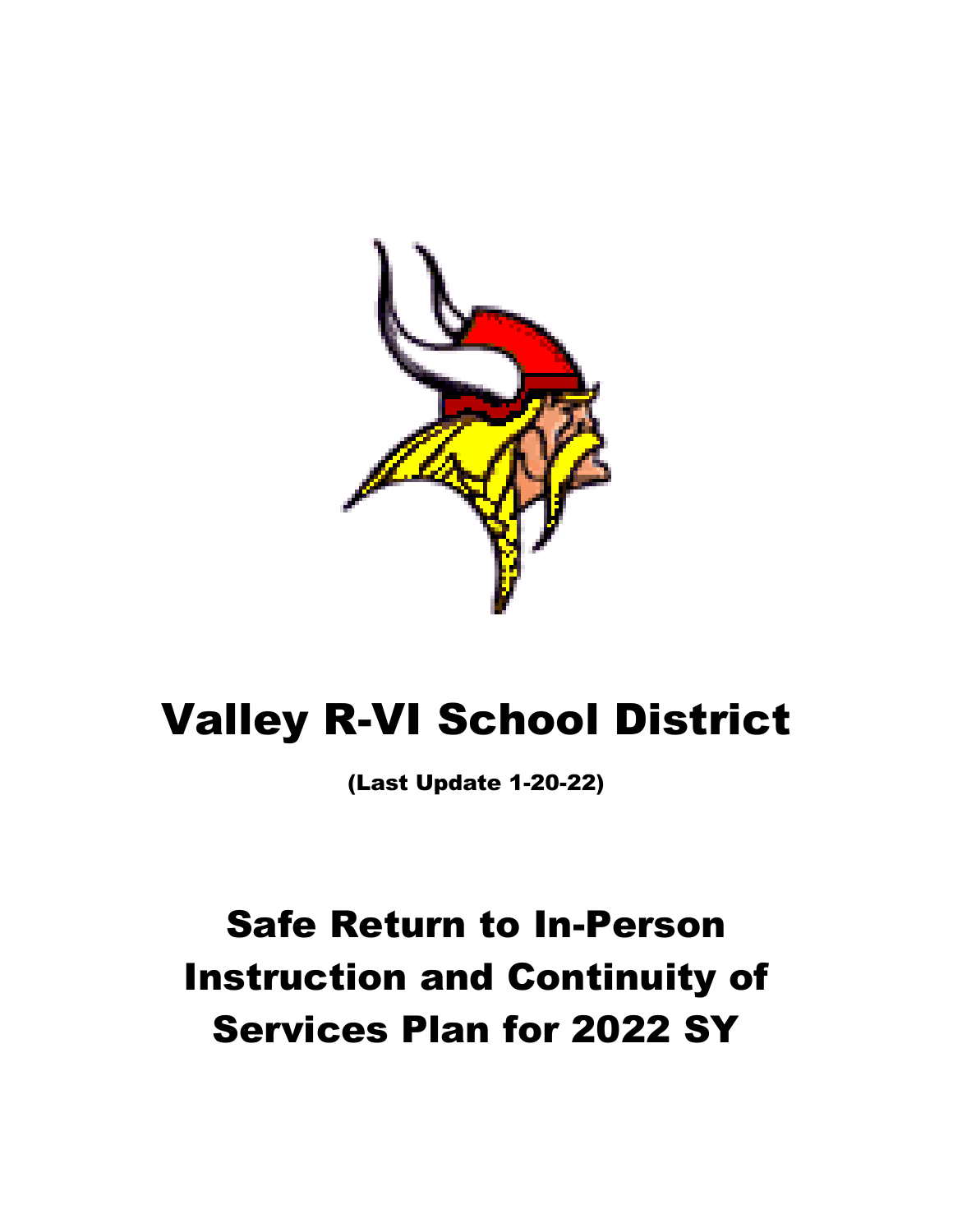# **A Letter from the Superintendent**

### Greetings,

Throughout our years of educating students, one of our top priorities at Valley R-VI School District has always been the safety of our students, staff and community. Since the beginning of the pandemic, Valley R-VI has been monitoring the situation and taking all possible precautions to keep our students and employees as safe as possible. We have been continuously working with the Washington County Health Department and the Department of Elementary and Secondary Education (DESE) while making decisions throughout this time. We have also continued to monitor information and press releases from the Centers for Disease Control and Prevention (CDC) and the Missouri Department of Health and Senior Services (DHSS).

Through many hours of researching, collaborating, and gaining input from multiple stakeholders, we reopened school on the 2020-2021 scheduled start date of Wednesday, August 26, 2020. During that entire school year, we watched the fluidity of the situation, day after day, and made decisions in light of what we thought was best for our students at the time. Now, almost a year and a half after that initial decision in March of 2020 to close school for the remainder of the year, and almost a year after reopening in August of 2020, we are updating our plan again and releasing it for the start of the 2021-2022 school year.

This plan is called the Safe Return to In-Person Instruction and Continuity of Services Plan (SRCSP). It is so named because this is the plan that we have been told we must have in place to start the 2021-2022 school year. We realize we have already returned safely to in-person instruction, and have been operating in that capacity for an entire school year. Just know that the plan before you is an updated version of our Return to School Plan issued before the 2020-2021 school year.

The details in the following plan could change at any time, even between now and the start of school, based on things such as community spread and recommendations by state and local health officials. Student and staff safety is of the utmost importance to us, and I hope this plan reflects that. We will continue to coordinate with federal, state, and local officials as we make critical decisions regarding student, staff, and community safety, while also providing quality instruction to all students.

Through this entire time, I want to say again that we appreciate your support, understanding, and patience as we have attempted to make the best decisions possible for our students.

Sincerely,

Dr. Michael Silvy

Michael Silvy, Ed.D. Superintendent of Schools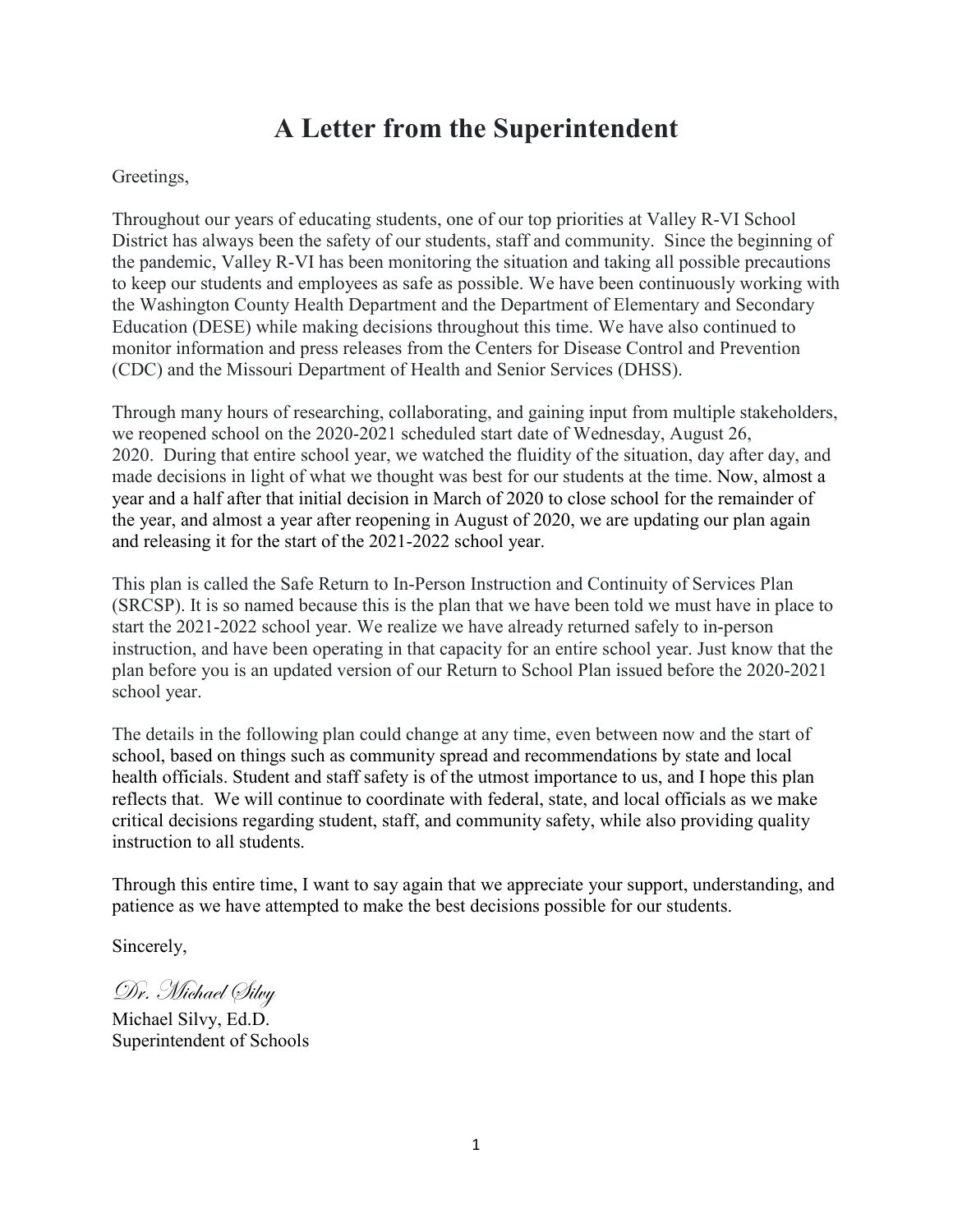# **Table of Contents**

| A Letter from the Superintendent                                       | 1              |
|------------------------------------------------------------------------|----------------|
| <b>Table of Contents</b>                                               | 2              |
| A Return to 100% In-Person Instruction for the 2021-22 School Year     | 3              |
| Safe Return to In-Person Instruction and Continuity of Services Plan   | 3              |
| <b>General Health Guidelines and Protocols</b>                         | 3              |
| Handwashing and Respiratory Etiquette at School                        | 4              |
| Face Masks Allowed to be Worn on Campus                                | 4              |
| Student/Staff asked to conduct Self-Screening                          | 4              |
| <b>Health Protocol</b>                                                 | 4              |
| Diagnosed with COVID-19                                                | 5              |
| Member of Household Positive for COVID-19 or Being Tested for COVID-19 | 5              |
| <b>Social Distancing</b>                                               | 5              |
| <b>Visitors Allowed on Campus</b>                                      | 5              |
| <b>Travel Restrictions</b>                                             | 5              |
| Facilities/Custodial/Maintenance Protocols                             | 5              |
| Personal Workspace/Classroom                                           | 5              |
| <b>Accommodations for Children with Disabilities</b>                   | 5              |
| <b>Cafeteria and Meal Periods</b>                                      | 6              |
| Restroom & Locker Room Usage                                           | 6              |
| <b>Recess and Outdoor Activities</b>                                   | 6              |
| <b>Bus Drivers/Bus Protocols</b>                                       | 6              |
| <b>Classroom Protocols</b>                                             | 6              |
| <b>Hallway Protocols</b>                                               | 6              |
| Athletic/Extracurricular Event Protocols                               | $\overline{7}$ |
| <b>Protocol for Students or Staff Sick at School</b>                   | 7              |
| Procedures for a Positive Case of COVID-19                             | $\overline{7}$ |
| Positive Case of COVID-19 for Athletics and Activities                 | 8              |
| <b>Diagnostic and Screening Testing</b>                                | 8              |
| Vaccination Events for Staff on Campus                                 | 8              |
| <b>School Closures</b>                                                 | 8              |
| Social, Emotional & Mental Health Needs of Staff & Students            | 8              |
| <b>Review and Revision of SRCSP</b>                                    | 8              |
| Language of the SRCSP                                                  | 8              |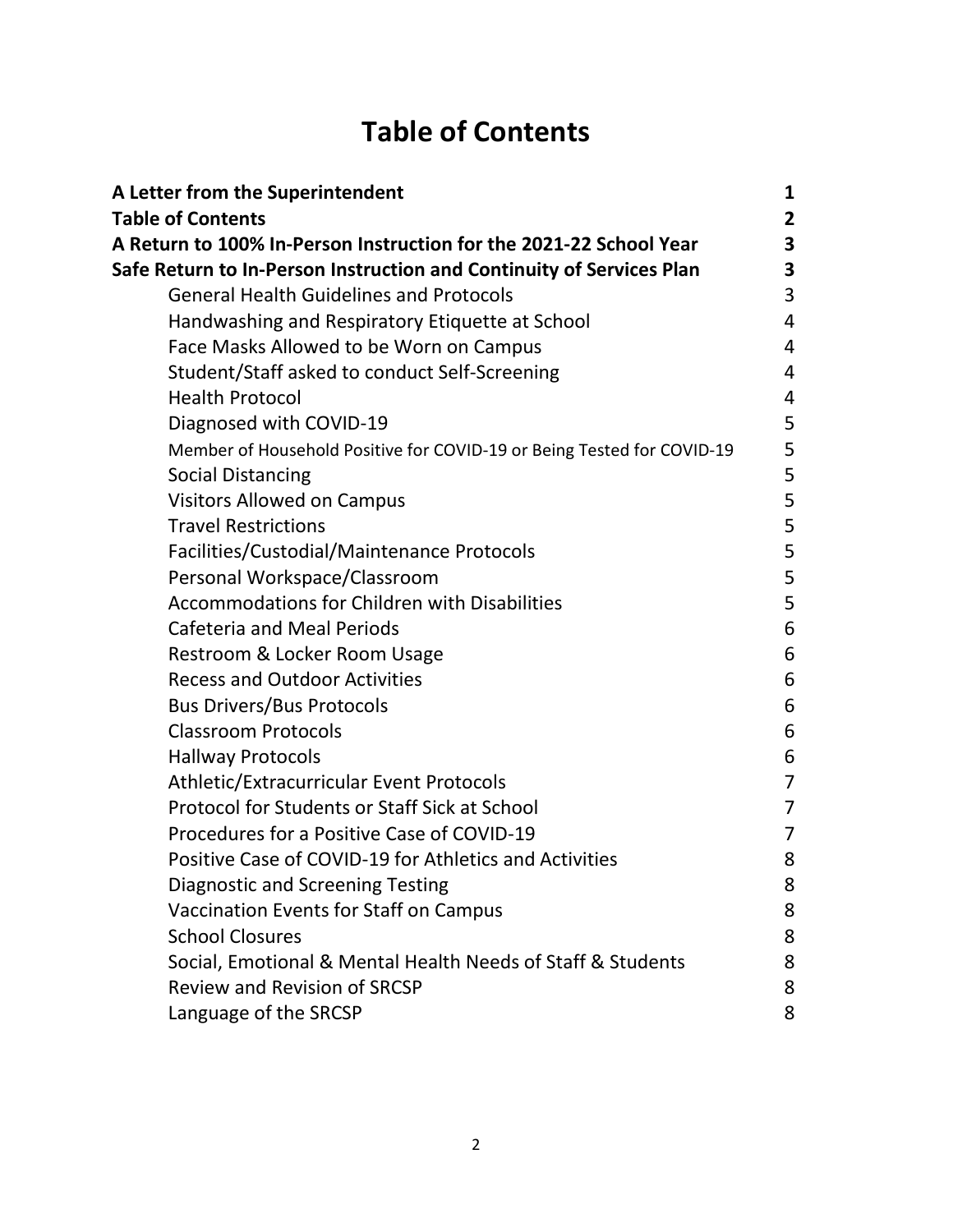## **A Return to 100% In-Person Instruction for the 2021-22 School Year**

In 2020-2021, the Valley R-VI School District's plan consisted of two options of education. These choices included a Traditional Option with students on campus or a Distance Learning Option.

We feel that situations have changed since we made those decisions for the 2020-2021 school year. One thing that has changed is DESE has removed the option for schools to operate under the AMI-X Plan during the 2021-2022 school year. This was a plan that allowed schools to shut down in-person learning and go strictly virtual for a period of time. At this time, we believe students have stronger educational experiences when they are able to attend school in-person with instructors and other students. Therefore, we have removed our virtual option of education we provided for all students.

If you had a virtual student last year, let us know if we can help you with this transition in any way. And as always, feel free to contact the school to speak to an administrator with any concerns you might have in regards to this change for the 2021-2022 school year.

### Safe Return to In-Person Instruction and Continuity of Services Plan

The following Safe Return to In-Person Instruction and Continuity of Services Plan for the 2021- 2022 school year is an updated version of our Return to School Plan we issued for the 2020- 2021 school year. Both the original plan and the updates to this plan were created by Valley staff, and includes much input from stakeholders of many different roles, our local health department, the Washington County Health Department, and was presented to the public in a public Board meeting both originally, during every time we issued changes to protocols during the 2020-2021 school year, and before issuing this Safe Return to In-Person Instruction and Continuity of Services Plan in its current state for the 2021-2022 school year.

## GENERAL HEALTH GUIDELINES AND PROTOCOLS

**Healthy Behaviors to Mitigate Health Risks**: To help mitigate health risks, Valley R-VI wants to emphasize the following behaviors for our students while they are at school, and for our families at home:

- 1. **WASH YOUR HANDS** Regularly and vigorously wash your hands with soap and water for at least 20 seconds. Between hand washing, use hand sanitizer with at least 60% alcohol.
- 2. **COVER YOUR MOUTH & NOSE-** This can be done by wearing a face covering or mask to prevent the spread of germs, especially when you must be within six feet of other people. This also includes covering your cough or sneeze when you are without a face covering.
- 3. **DO NOT TOUCH YOUR FACE-** Life causes us to touch many surfaces that others have touched before. Try not to touch your eyes, nose, mouth and face throughout the day to cut down on the spread of germs.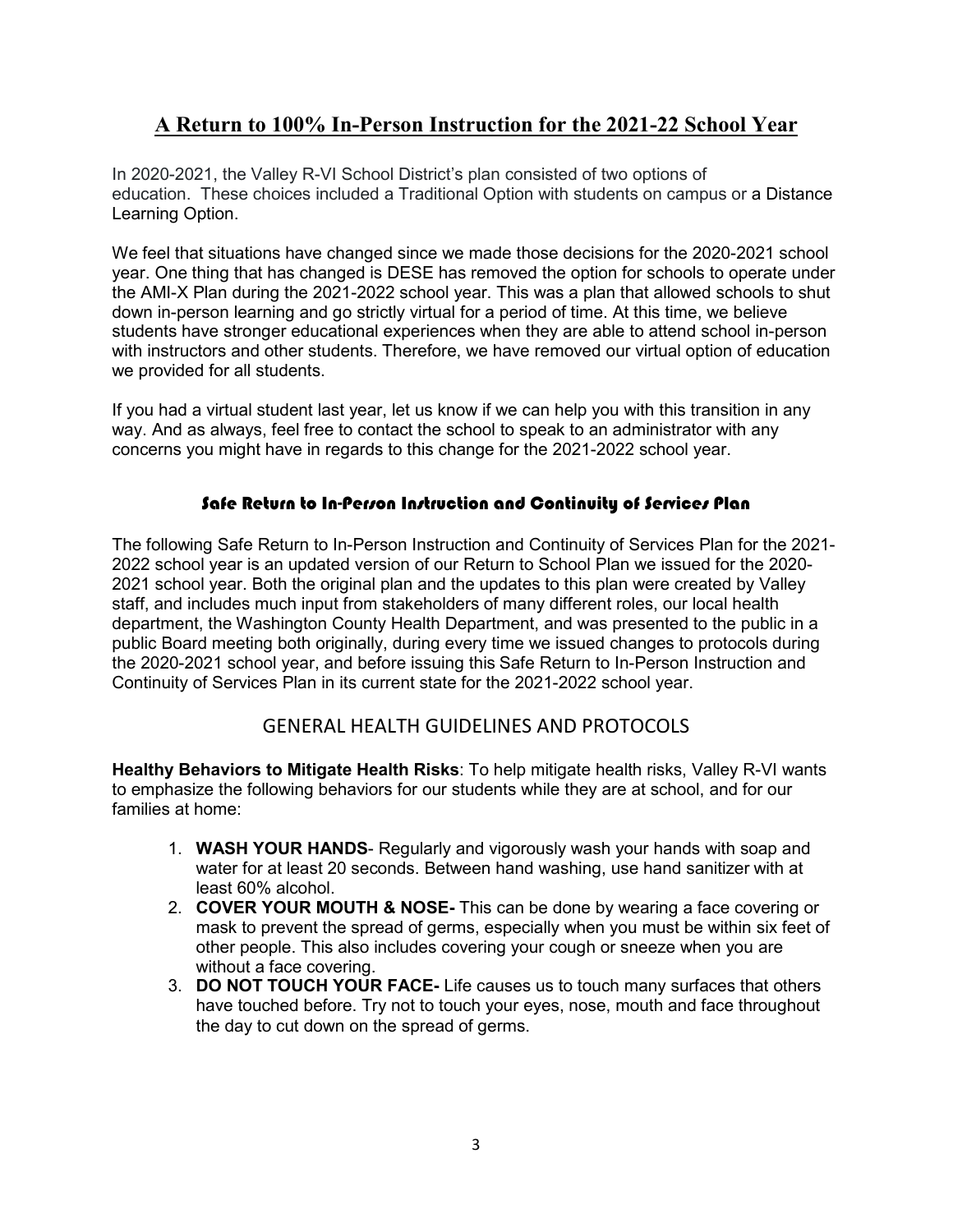- 4. **SOCIAL DISTANCING-** Keep six feet of distance between you and others whenever possible. The COVID-19 virus is generally spread through droplets caused when people sneeze, cough, or even when they talk. Remaining six feet apart helps prevent the spread of those germs. If you are unable to keep six feet apart, space as much as possible. Also, wearing a face covering can help.
- 5. **STAY HOME IF YOU ARE ILL-** If you are sick, showing symptoms listed on the following page of this document, or have had known close contact with a person who is lab-confirmed to have Covid-19, we are asking that you stay home.

**Handwashing and Respiratory Etiquette at School:** The school will work to stay consistent with CDC guidelines and recommendations on handwashing and respiratory etiquette. Teachers will give students chances to wash their hands at appropriate times.

**Face Masks Allowed to be Worn on Campus:** The school is not mandating the wearing of face coverings at this time; however, we are allowing both staff and students to wear face masks to help prevent the spread of the virus. Staff may use face shields or masks during some instructional delivery situations. Also note that we will continue to monitor guidance concerning face coverings based on city, county, state, and national guidelines, and changes could occur.

**Student and Staff Asked to Conduct Self-Screening**: To help prevent the spread of Covid-19 and reduce potential risk of exposure to other people, staff are asked to conduct a selfscreening before attending work. Also, parents are asked to have students do a self-screening before attending school each day. Answering "yes" to questions about the following symptoms and/or running a temperature should cause a person to stay home for the day:

- Cough
- Shortness of breath or difficulty breathing
- Chills
- Repeated shaking with chills
- Muscle pain
- Headache
- Sore throat
- Loss of taste or smell
- Diarrhea
- Vomiting
- Feeling feverish or measured temperature greater than or equal to 100.4 degrees **Fahrenheit**
- Known close contact with a person who is lab-confirmed to have Covid-19.

#### **Health Protocol:**

If a staff member or student becomes ill, or if someone is exhibiting symptoms of Covid-19, they will be asked to leave school or be picked up by a parent. They should go to their medical provider or the nearest health center upon leaving school. Upon returning to school, a student or staff member may be asked to submit a healthcare provider's note or a note from the health department before returning.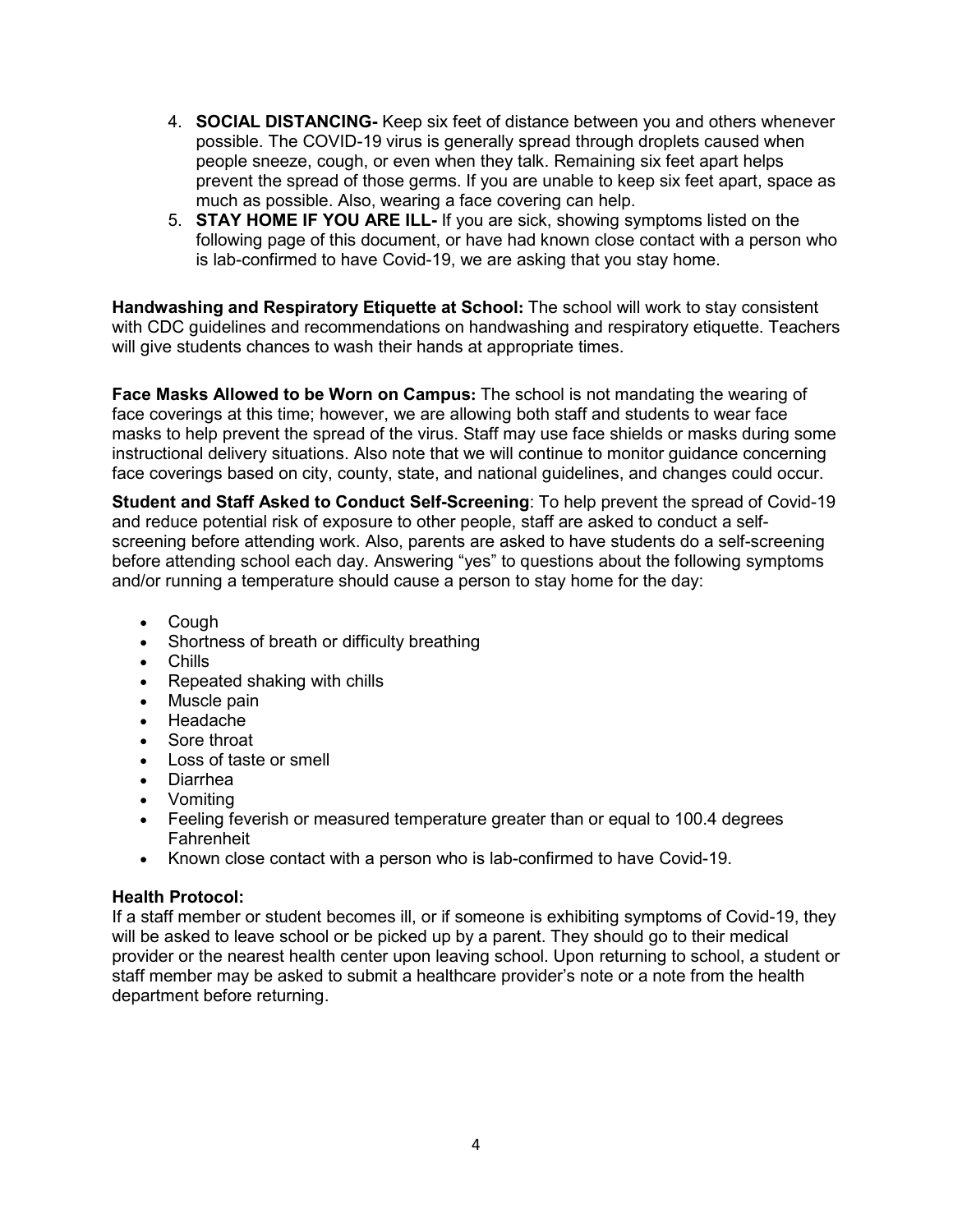#### **Diagnosed with COVID-19:**

If a student or staff member is diagnosed with Covid-19, they may return to school when all three criteria are met:

- 1. At least 24 hours have passed since a recovery with no fever without the use of fever reducing medications; and
- 2. You have improved symptoms (cough, shortness of breath, etc.); and
- 3. At least 5 days have passed since symptoms first occurred (with the possible exception of the loss of smell and taste).

**Member of Household Positive for COVID-19 or Being Tested for COVID-19**: Based on guidelines and recommendations from the Washington County Health Department, if a student or staff members has a member of the household that tests positive for COVID-19, we are recommending that the household members quarantine. If a household member is showing symptoms and is scheduled to be tested for COVID-19, we are recommending that the students or staff within that household remain quarantined until test results are provided to insure a negative test result. Those fully vaccinated within the past 6 months are exempt from this recommendation.

**Social Distancing**: Social distancing is an effective way to prevent potential infection. School employees, students, parents, and visitors should practice staying six feet or more away from others *when possible*. There will be times during our school day where six feet separation is just not possible. If the situation allows, we will work to create three to six feet spacing, or as much as we can. However, we will move to minimum distancing in situations that make it difficult to implement social distancing.

**Visitors allowed on campus:** At this time, visitors *will* be allowed on campus with administrative approval. However, changes in conditions and situations could cause us to go back to a "No Visitor" procedure.

**Travel Restrictions**: No travel restrictions are in place at this time. However, changes in conditions and situations could cause a change to our travel restrictions procedure.

#### **Facilities / Custodial / Maintenance Protocols:**

- Staff will be asked to disinfected all frequently touched surfaces often, creating an increased cleaning for high-touch surfaces, both from teachers as well as support staff. These hightouch surfaces may include door handles, light switches, and any equipment that may be used by multiple students.
- Like last year, water bottle fillers will be available for staff and student use in all buildings. Students are encouraged to bring bottles for water to school. Please discuss the importance of not sharing water at school with your child(ren).
- Restrooms will be disinfected frequently. We have installed touchless faucets and hand dryers in all restrooms and locker rooms.
- Custodians will work to ensure there is adequate soap and paper products in restrooms.
- The school plans to have hand sanitizer available in classrooms and high traffic areas.

**Personal Workspace/Classroom:** The district plans to supply sanitizer wipes for employees to disinfect their own personal workspace throughout the day, giving special attention to commonly touched surfaces. Custodial staff have gone through training on proper cleaning techniques, will establish cleaning routines, and use proper cleaning supplies for the current situation.

**Accommodations for Children with Disabilities**: Appropriate accommodations will be made for children with disabilities when necessary or as mandated by a student's Individual Education Plan.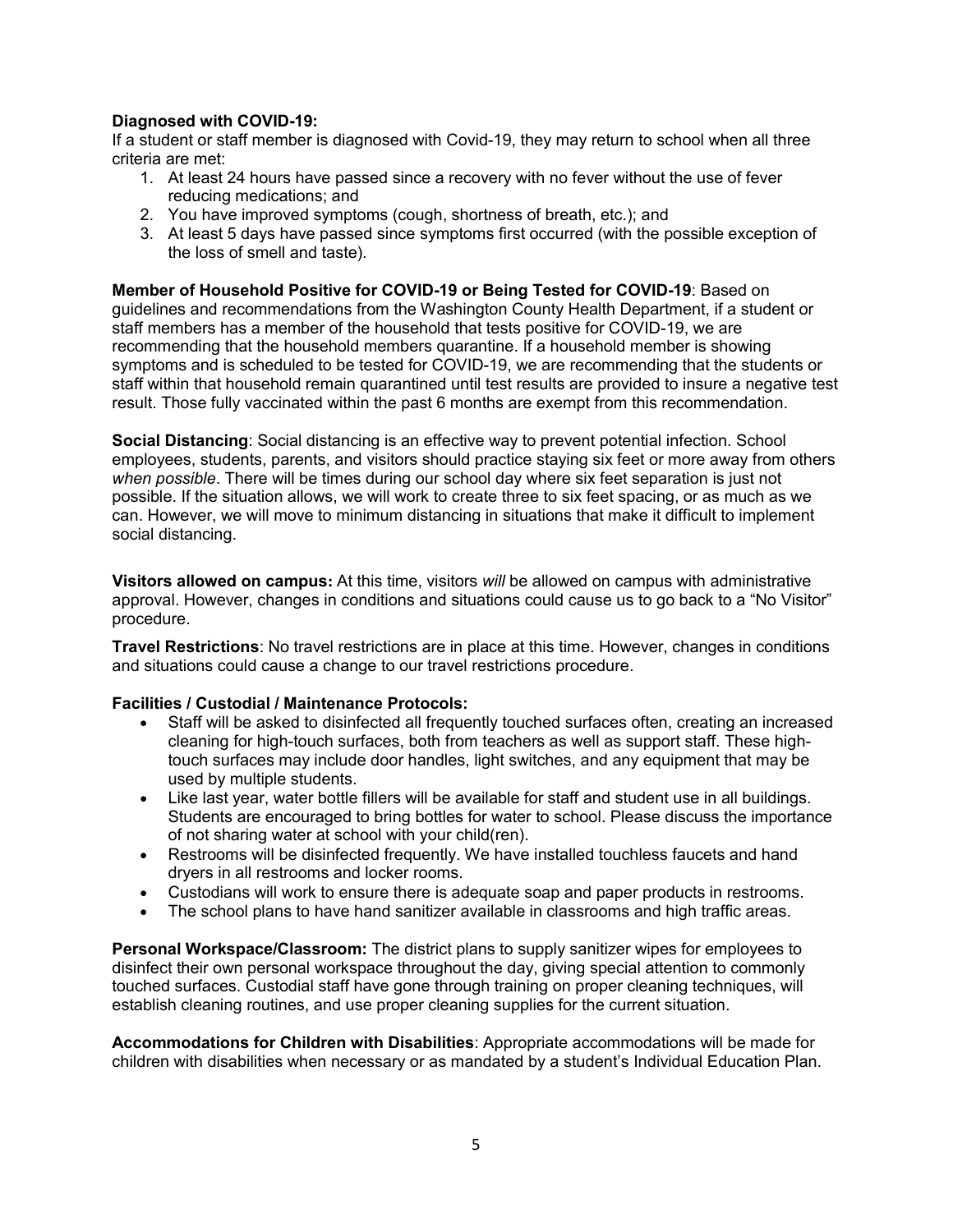**Cafeteria and Meal Periods:** Social distancing of six feet between all people will not be guaranteed for all students during meals. Social distancing will be practiced when necessary. Seating charts and video may be used in case of the need for contact tracing. We will start the year with students eating breakfast in their classrooms. Also, some elementary classes will eat lunch in their rooms. Tables will be set up in the high school gym to allow grades 7-12 to use both the cafeteria and the gym during lunch to give more room for social distancing. We may move back to meals in the cafeteria at times during the school year. However, circumstances may cause us to have to move back to utilizing different procedures again.

**Restroom & Locker Room Usage:** Restrooms and locker rooms may not provide six feet of separation between people at all times; students and staff should stay three to six feet from each other as a normal practice. Please practice thorough hand washing after use of facilities.

**Recess and Outdoor Activities**: Recess, outdoor activities and outdoor play are recommended for our students, and social distancing will be encouraged when possible during these recreational activities.

**Bus Drivers/Bus Protocols**: Parents who can bring their child(ren) to school and pick them up from school are encouraged to do so. This will help us with social distancing on our buses for families that need students to ride the bus. Here is a list of things to know about our bus transportation:

- Those on school buses will be required to wear masks while on buses. This is subject to change depending on current regulations.
- Buses will be cleaned and disinfected regularly.
- We have installed video security systems on all our buses, so seating charts and video may be used for contract tracing purposes.
- Students can space out as much as they can on our buses, but as stated before in other situations, we will not be able to guarantee six feet between all people at all times.

**Classroom Protocols:** Valley R-VI will be implementing the following procedures to maximize the safety of all students. Please keep in mind that our intent for all students is to keep them in a stable group as much as possible while at school.

- We are going one-to-one, providing each student K-12 with a device. This should cut down on sharing of devices, mouse and keyboard, etc.
- Students will switch classes throughout the day. During passing times, students are asked to social distance as much as possible.
- Classrooms can be set up to encourage social distancing as best we can within our limited spaces; however, we cannot guarantee six feet between all people at all times.
- Assigned seating may take place in classrooms. This can reduce the number of students sharing a space and help with contract tracing if needed.
- Classroom teachers will help educate and remind students of practicing healthy behaviors such as hand washing to mitigate health risks.
- We plan to have sanitizer in classrooms and areas for students and staff to use.
- Every effort will be made to eliminate the sharing of school supplies, unless the supplies have been disinfected after each use.

#### **Hallway Protocols:**

- Elementary students will move from place to place within their cohort.
- Junior/senior high, students are asked to social distance as much as is allowed during the changing of classes.
- Movement through the hallways should be one-way when possible. Appropriate social distancing when lining up or walking down the halls will be encouraged to the greatest degree possible.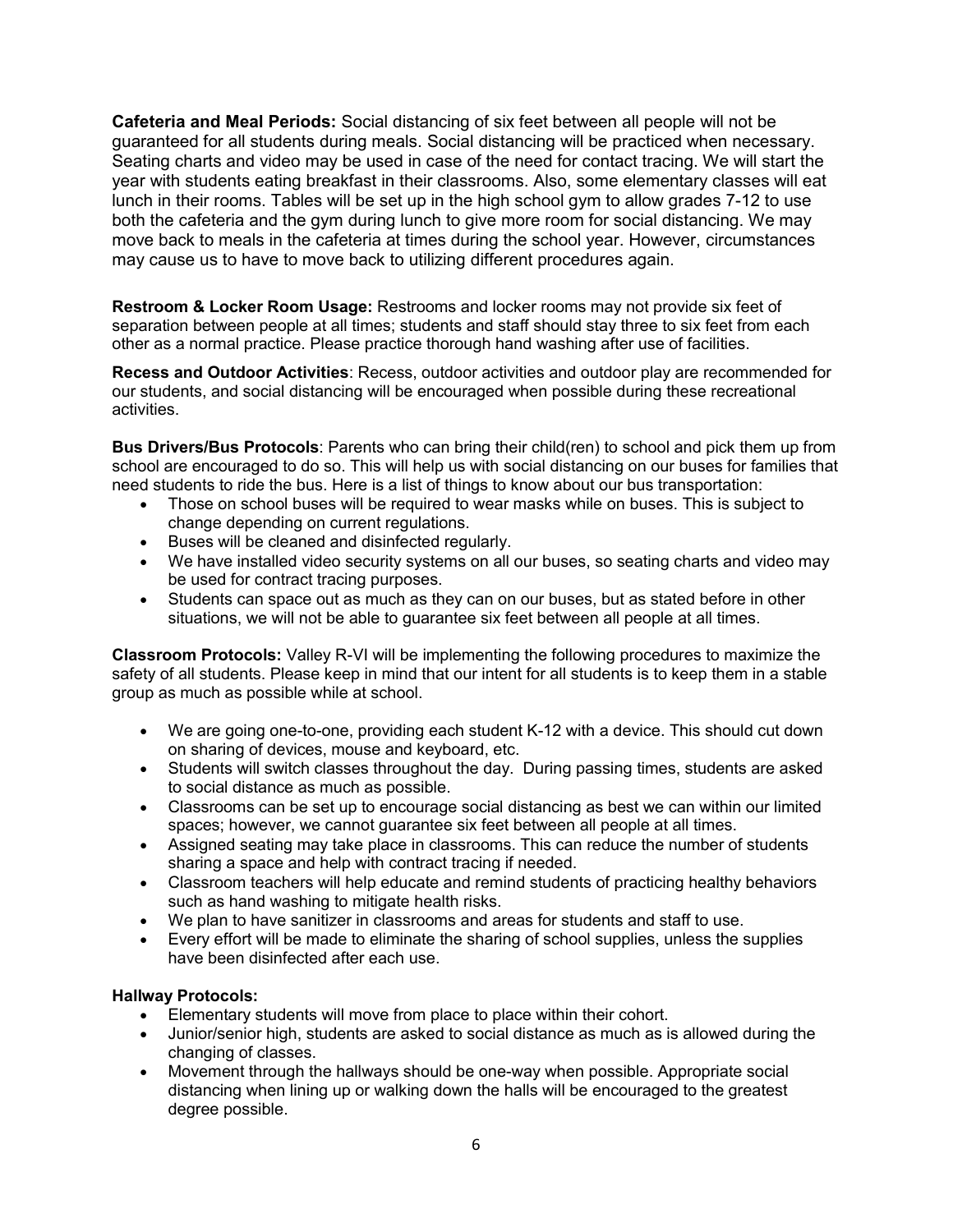#### **Athletic / Extracurricular Event Protocols:**

- Because complete social distancing is not possible during athletic practices and extracurricular events, parents need to realize that participation in these activities are voluntary. If for any reason you do not feel comfortable, you should not allow your child to participate.
- Spectator capacity MAY be reduced or eliminated, depending on current area situations and recommendations from health officials.
- Concession stands will need to follow current health officials' recommendations.
- At this time, social events and assemblies are allowed but may be temporarily modified or eliminated depending on current circumstances.

#### **Protocol for Students or Staff Sick at School:** If an employee or student becomes ill on

campus/district, he/she will immediately report to the district's isolation room (there is one located in each building) and a case form will be completed.

Once the employee or student arrives at the isolation room, they will be provided with a mask to wear to help protect other employees and students and prevent the spread of the potential virus.

- The nurse and others attending to the suspected infected person should wear a protective mask and gloves while working with the suspected infected person.
- The nurse will direct an ill employee to leave work or call the parent of an ill student to be picked up from school immediately.
- Parents or emergency contacts that may come to pick up a sick student will not be allowed admittance into the building. They may wait outside the door of the building and the student will be allowed out.
- A district supervisor will identify persons who may have come in contact with the suspected infected person.
- Employees may be advised that they may have been in contact with a suspected employee and to carry out self-screening every morning. Based on the results, employees may need to contact their supervisor.
- The isolation area and suspected employee's or student's work area/classroom will be cleaned and disinfected, in addition to all other common surfaces recently touched by the employee or student.

**Procedures for a Positive Case of COVID-19:** In the event of a positive case of COVID-19 at school, the following procedure will be followed:

- **1. Someone on Campus Tests Positive-** Either the Washington County Health Department (WCHD) or a student's parents notify the school that an individual has tested positive for COVID-19, or they are tested on campus and receive a positive test result.
- **2. Individual Notified-** The Washington County Health Department will send a letter to the person with best practices outlined in the document.
- **3. Close Contacts Notified-** The school district will conduct contact tracing and notify parents if their child is identified as a close contact. This will be completed by sending a letter home with the child for the parents. If the situation does not allow for this, then a phone call will occur. According to health officials, close contacts are defined as anyone not wearing a mask within 6 feet of each other; if both are wearing masks, a close contact is within 3 feet of each other.
- **4. Return to School-** Those testing positive may return to school when all three criteria are met: (1) at least 24 hours have passed since a recovery with no fever without the use of fever reducing medications, (2) improved symptoms (cough, shortness of breath, etc.), and (3) At least five days have passed since symptoms first occurred (with the possible exception of the loss of smell and taste). If returning to school after five days, it is recommended by local health department and CDC that the person wear a mask on days six through ten.
- **5. Community Notification-** Valley R-VI School District will communicate notification of positive cases on our website under the COVID dashboard. Link found on our homepage at <www.valleyschooldistrict.org>.